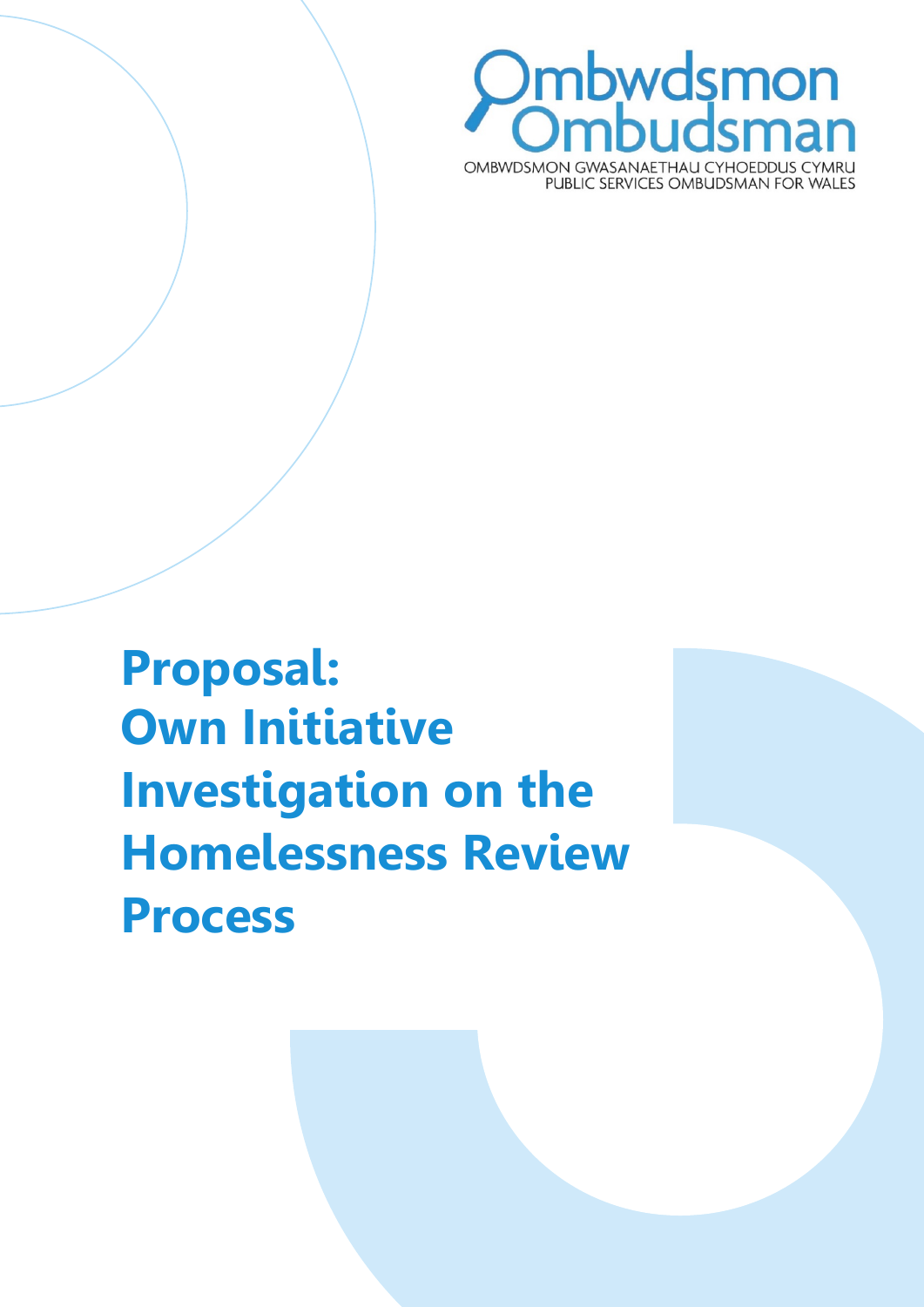

# **Overview**



The Public Services Ombudsman for Wales ("PSOW") has powers to undertake 'own initiative' investigations where evidence suggests that there may be systemic service failure or maladministration.

Following consultation on the principle of undertaking an investigation into the administration of the homelessness review process by local authorities in Wales, the Ombudsman has now considered the responses received. There was a range of responses. Some responses suggested that there was no need for a review, whilst others expressed concern that this was not a good time to conduct an investigation in view of the pressures on local authorities of COVID-related work. Other responses welcomed the idea of undertaking an investigation in this area, noting the good work already done in this area and recognising the value of suitable and safe accommodation as one of the measures that can help reduce vulnerability during COVID-19.

After careful consideration of all comments received, the Ombudsman has prepared a specific proposal for the investigation. The proposal is for a focussed and proportionate investigation, involving a small sample of local authorities. Comments and responses on this specific proposal are invited.

**Further Information & Related Documents**

## **How to Respond**

Please respond to the proposal:

By post to:

The Improvement Team Public Services Ombudsman for Wales 1 Old Field Road Pencoed CF35 5LJ

Or by e-mail to:

[OwnInitiative@ombudsman.wales](mailto:OwnInitiative@ombudsman.wales)

## **Closing Date & Time: 23.59 on 11 December 2020**

For any enquiries please contact us by email or post to the address above.

A large print version is available on request.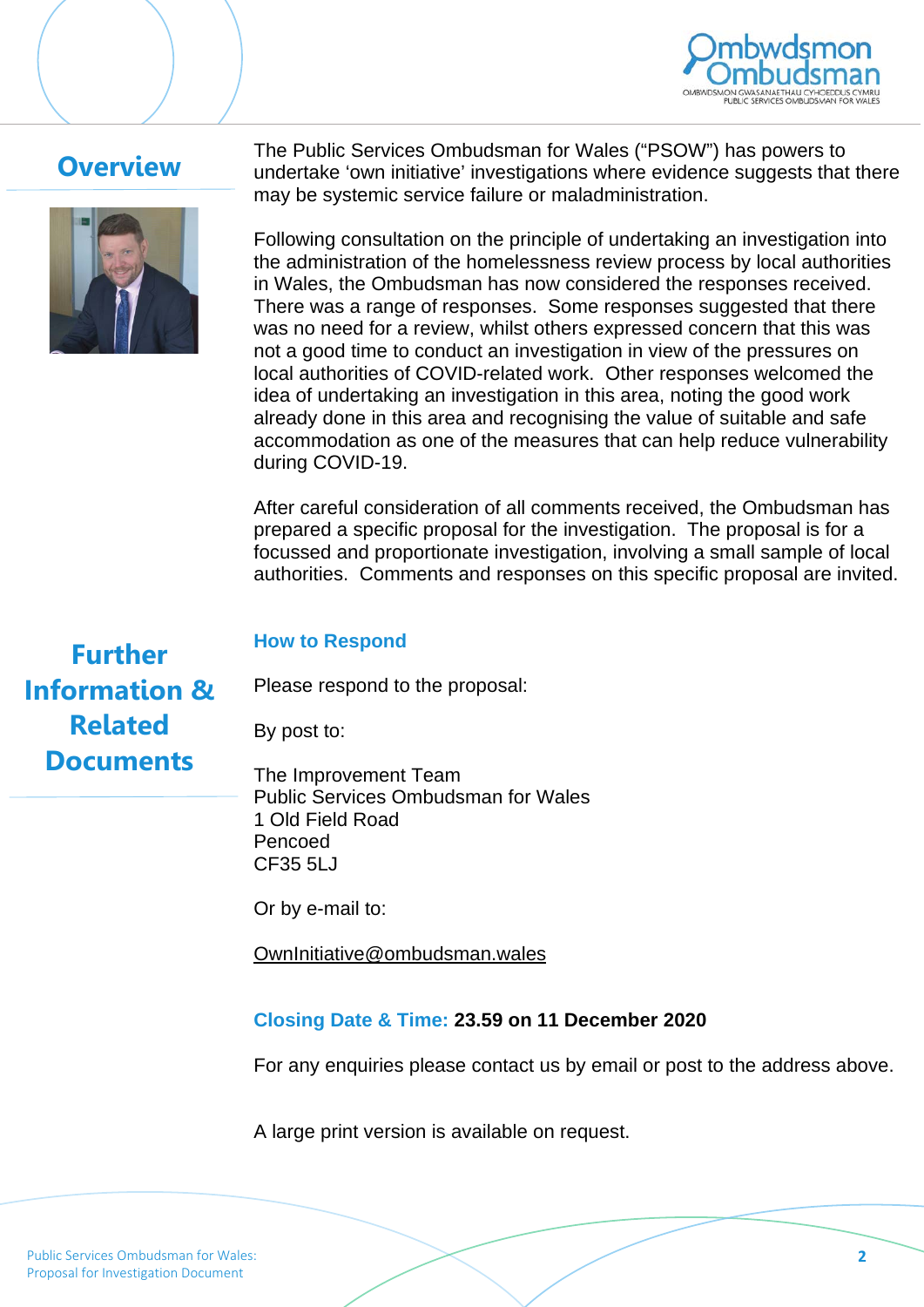

# **Foreword**

Homelessness affects every member of society, from the person who has lost their home to those who have businesses, or work or live in areas where homelessness is evident. There is also a wider impact on perceptions of public safety, and homelessness is said to impact on tourism, making our Welsh towns and cities less attractive to visitors.

However, the greatest impact is on the people facing homelessness themselves. Many homeless people are vulnerable because of their age, race, sexuality or physical or mental health difficulties. These vulnerabilities may be aggravated further by homelessness, as this may restrict their ability to access the support and assistance they require.

Despite the introduction of new legislation, the [Housing \(Wales\) Act 2014](http://www.legislation.gov.uk/anaw/2014/7/contents) ("HWA"), [Welsh Government statistics](https://statswales.gov.wales/Catalogue/Housing/Homelessness/householdsforwhichassistancehasbeenprovided-by-outcome-householdtype) show that, for the period 2018/19, the total number of households assisted by Local Authorities with homelessness issues in Wales increased from the previous year by 8%, to over 31,000. Of these, over 2,600 households were classed as homeless and in priority need; that is an increase of 18% from the previous year. The challenges of increasing homelessness have been widely recognised by bodies in Wales including the Welsh Government, who formulated the Ministerial Action Group, and third sector organisations, many of which have produced reports on the matter.

Local authorities have a critical role in preventing homelessness as well as supporting people who have found themselves homeless. It is therefore important to ensure that, having determined whether someone is either not homeless or not entitled to support, that person is also aware of the right to request a review of the assessment decision. It is also important to ensure that, when decisions are overturned at review stage, lessons are being learned and shared across the authority.

Whilst the immediate priority of someone who is homeless will, of course, be to find somewhere to sleep or stay, rather than navigate the complaints process, it is perhaps surprising, and concerning, that the PSOW receives very few complaints about homelessness.

The [Public Services Ombudsman \(Wales\) Act 2019](http://www.legislation.gov.uk/anaw/2019/3/contents) ("the 2019 Act") empowers the Ombudsman to undertake 'own initiative' investigations,<sup>1</sup> which do not need to be prompted by an individual complainant. The PSOW now proposes to look into the administration of the HWA. Specifically, this would consider whether local authorities are administering the homelessness review process,<sup>2</sup> properly, fairly and openly, and whether they are making people aware of their right to a review of the decision. The investigation would also look at how any lessons that are learned from the reviews are shared and, where appropriate, embedded in the assessment process.

**<sup>1</sup> Section 4 the 2019 Act 2 Section 85 HWA**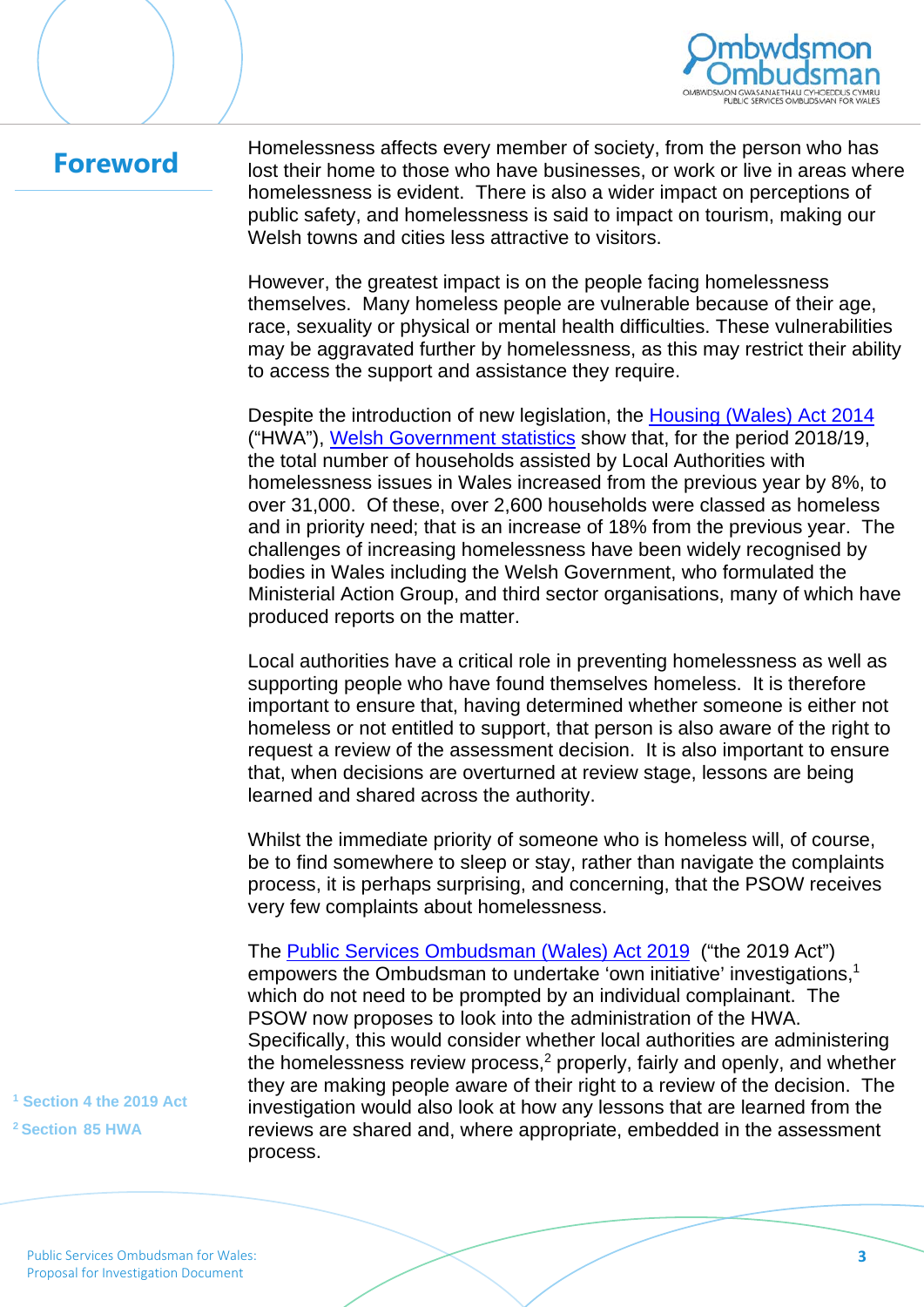

# **The proposed investigation**

It is proposed that the Ombudsman will consider the following:

- Whether Local Authorities in Wales are meeting their statutory duties under the Housing (Wales) Act 2014 and the Guidance to ensure that homelessness assessments are carried out appropriately
- Whether those who may be entitled to seek to challenge the outcome of an assessment, or the decision that a Local Authority's duty has ended, are aware and understand their right to request a review under section 85 HWA
- Whether reviews undertaken in accordance with section 85 HWA are properly administered
- The reasons given for overturning assessment decisions and, if appropriate, whether lessons are learned and shared within those Local Authorities or more widely,
- In cases where decisions have not been overturned, whether those affected are aware of the remaining remedies available to them
- The range of administrative actions and approaches taken during the pandemic to assess, address and review the needs of homeless people or those presenting as homeless by Local Authorities to identify opportunities for longer term or wider improvements

# **The reason for the investigation**

COVID-19 has changed the world. Public services have had to make significant and impactful changes to meet the demands placed on them by this pandemic. This has led to new and innovative ways of working, changes in priority both locally and nationally, and an impressive response to global issues, such as homelessness, to ensure that everyone has the safety of a front door and access to private sanitation.

However, it is important to recognise that many of the changes made in response to the pandemic are likely to be temporary. The full extent of the legislative framework and its associated obligations remain in place, and will need to be reintroduced when the state of emergency comes to an end; this may be some time before or after the pandemic is deemed to be under control.

To do this we have to first consider whether, prior to and during the pandemic, local authorities had done enough to ensure that homeless applicants are aware of their rights to request a review of the assessment decision and that those reviews were being assessed appropriately.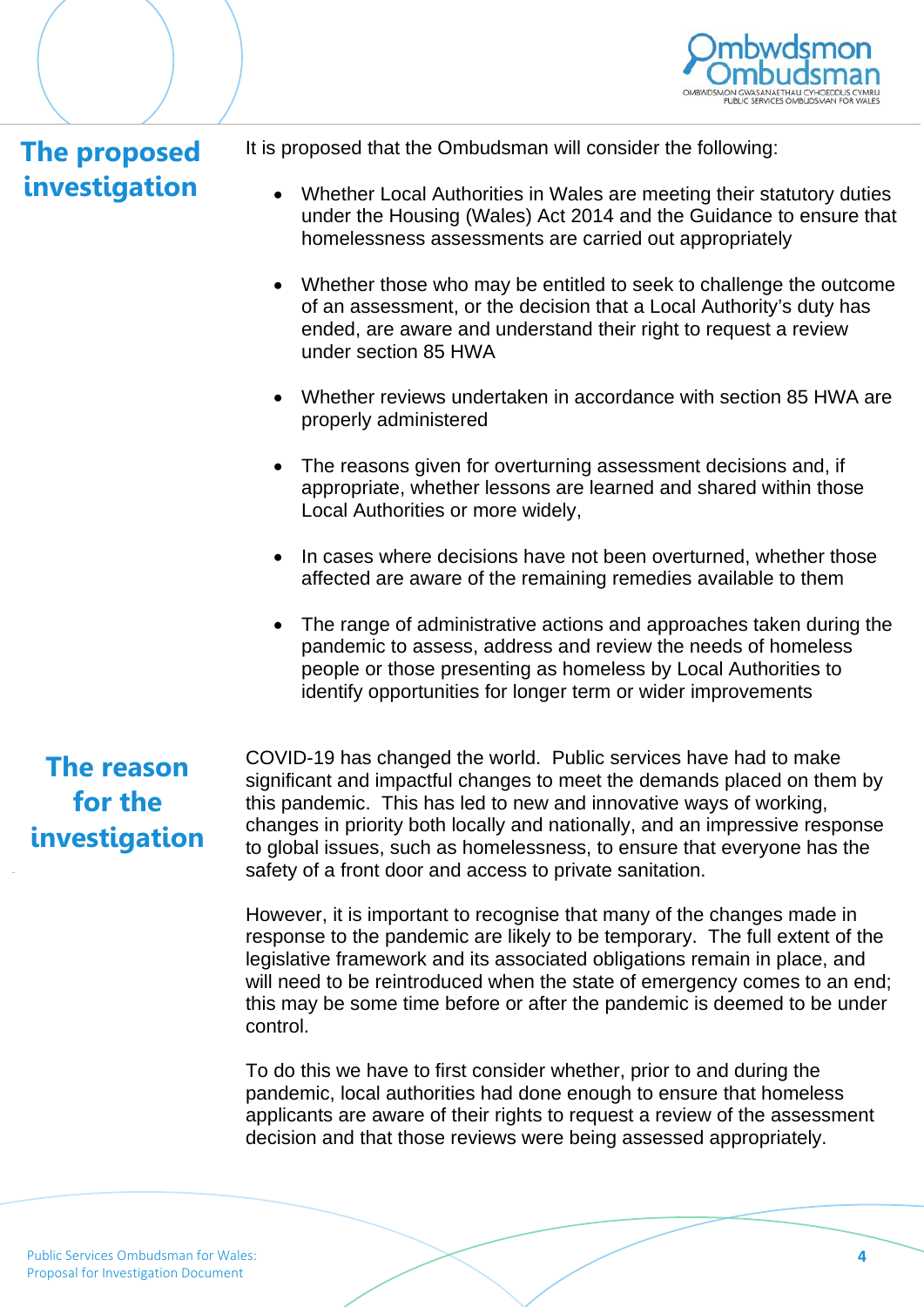

The evidence gathered during the preliminary enquiry stage suggested that prior to the pandemic there were some discrepancies and variance in application within these processes across the nation. The differences depended upon several factors including age, gender and geographical location. An investigation would be an opportunity to consider some of those differences and identify the benefits of these differences and/or any barriers to service for both the service user and the administrator, any changes to that element of the process during the pandemic, and whether the original or amended process remains relevant and sustainable in a post COVID-19 world.

The public sector is by its nature dynamic with politics, finance, location and changing demographics having a significant impact on the decisions that are made and how resources are allocated. Public services are expected to keep changing and developing to ensure they are efficient and effective. In view of this, every opportunity to learn and adapt should be taken. In the homelessness landscape, one of those areas where lessons may be learned is the assessment and review process. It is therefore of some concern to see such a small number of review requests (compared to the number of assessments undertaken) and, of those requests, such a high percentage being overturned year on year. An investigation would allow us to explore this area further, including how lessons are shared locally.

An investigation would provide a holistic approach to the assessment and review process. It would allow those benefiting from and those administering the schemes to share their experiences and suggestions, supporting improvements in efficiency or effectiveness and future-proofing the process.

#### **Does the proposal meet the Ombudsman's published criteria?**

The Ombudsman has published [criteria](https://www.ombudsman.wales/wp-content/uploads/2020/08/Document-1-OI-Criteria.pdf) for Own Initiative Investigations:

#### • **Public interest**

Public interest is generally accepted to be "something which is of serious concern and benefit to the public". We consider it to be something that impacts upon the public, rather than a matter the public finds of interest, or a matter that impacts upon an individual (even though it can affect an individual more directly than the wider public). 'Public' in this context can refer to a distinct section of the public or the entire population of Wales.

The issue of homelessness is capable of affecting a wide group of individuals across Wales and has the potential to impact upon wider public services and communities. The pandemic has confirmed that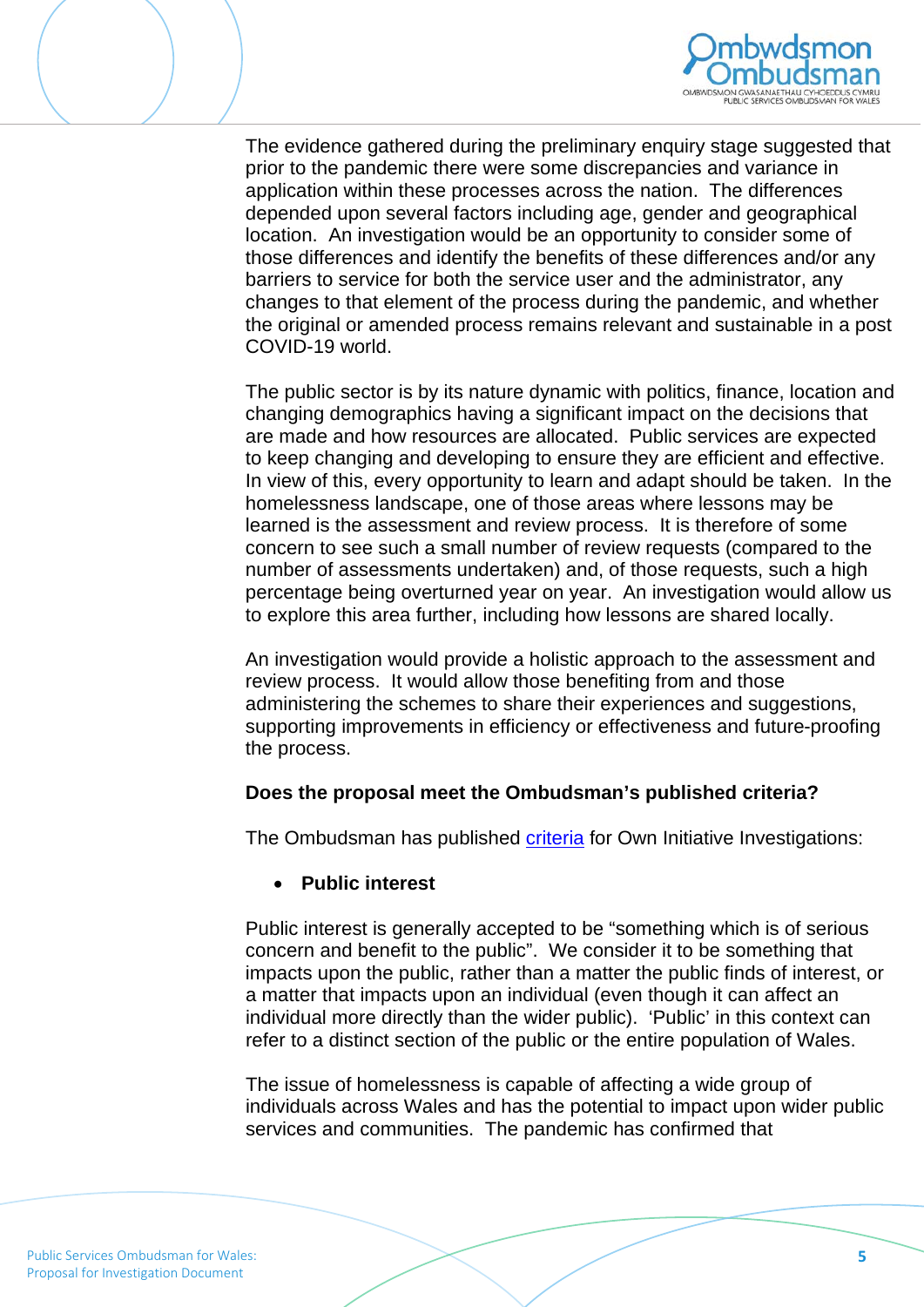

homelessness extends beyond those visibly rough sleeping on the streets, to include those who are also in inadequate temporary accommodation. During the pandemic, more than 800 people have been helped by Local Authorities and their various partner agencies.

Given the rising number of homeless people in Wales and the continued/delayed impact of years of austerity faced by many who are close to losing their homes, it would be reasonable to state that this subject is far reaching and affects many people.

## • **Reasonable suspicion of systemic maladministration**

The evidence considered shows a high proportion of assessment decisions being overturned on review by some local authorities year on year. This suggests that there may be systemic maladministration in the handling of assessments and review requests and/or a failing, on the part of local authorities to learn from these reviews.

Additionally, there is some concern surrounding the data capture of such information by some authorities, suggesting that opportunities for service improvement may be being lost.

Further, the low level of reviews in some local authorities may indicate that awareness or promotion of the right to a review is low, which is suggestive of poor communication amounting to systemic maladministration.

## • **The matter impacts upon a wide group of citizens, to such an extent that they appear likely to sustain injustice or hardship in consequence of the matter being considered for investigation**

In 2017/2018 over 11,000 households in Wales were assessed as homeless. Many more received assistance with homelessness issues. The absence of complaints to the PSOW about this matter suggests that vulnerable individuals affected may be unaware, do not understand or are unable to exercise their right to escalate their complaint to the PSOW. An own initiative investigation by the PSOW could lead to wider lessons being learned across Wales and the PSOW is well placed to conduct this investigation.

#### • **The weight of evidence**

There is considerable evidence relating to the proposal and the specific issues identified. Evidence from numerous sources has been considered. These include: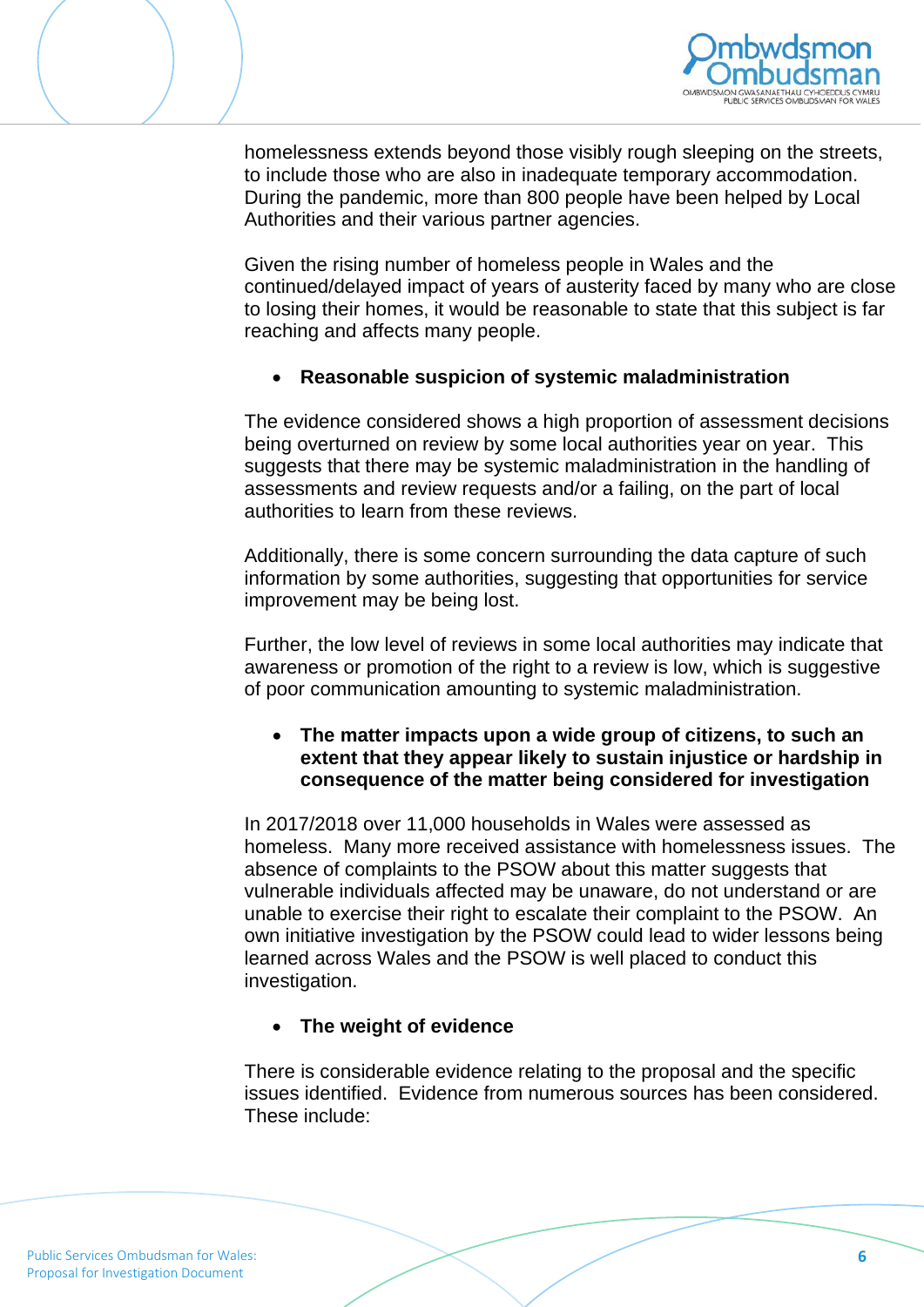



- Welsh Government policy, statutory guidance and legislation
- Homelessness strategies, action plans and policies of all Local Authorities in Wales
- Other relevant research and guidance documentation from Audit Wales and third sector organisations, such as Shelter Cymru and Llamau
- Information published by [StatsWales](https://statswales.gov.wales/Catalogue/Housing/Homelessness/householdsforwhichassistancehasbeenprovided-by-outcome-householdtype) and the Office of National **Statistics**
- Media Reports
- **The persuasiveness of the evidence**

The evidence detailed above is, in our view, credible, reliable and suggestive of potential systemic maladministration in the administration of the homelessness assessment and review process by local authorities in Wales. The recent efforts by Welsh Government and local authorities in response to the pandemic has been widely reported, making it relevant for us to consider how the actions and learning from good administrative practice during the pandemic can be taken forward to drive change or wider learning.

## **In the light of this analysis, we consider that all these criteria are met.**

**Which bodies will be included in the investigation?** All 22 local authorities in Wales have a homelessness duty. However, it would not be reasonable to undertake a review of all 22 organisations. In view of this, a sample of local authorities has been identified following consideration of both qualitative and quantitative evidence.

The criteria for choosing the sample local authorities are:

- The volume and prevalence of homelessness assessments completed by the local authorities
- The number and prevalence of review requests received and overturned by the local authorities
- The need to include a broadly representative sample, reflecting different areas and demographics in Wales, including both urban [and more rural areas.](https://statswales.gov.wales/Catalogue/Housing/Homelessness/householdsforwhichassistancehasbeenprovided-by-outcome-householdtype)

[Welsh Government statistics](https://statswales.gov.wales/Catalogue/Housing/Homelessness/householdsforwhichassistancehasbeenprovided-by-outcome-householdtype) for 2018/19 show that a total of 31,170 households were assessed for homelessness assistance, compared to 28,881 in 2017/18.

The table below shows the 6 Local Authorities with the highest numbers and whether these figures were higher or lower than in 2017/18: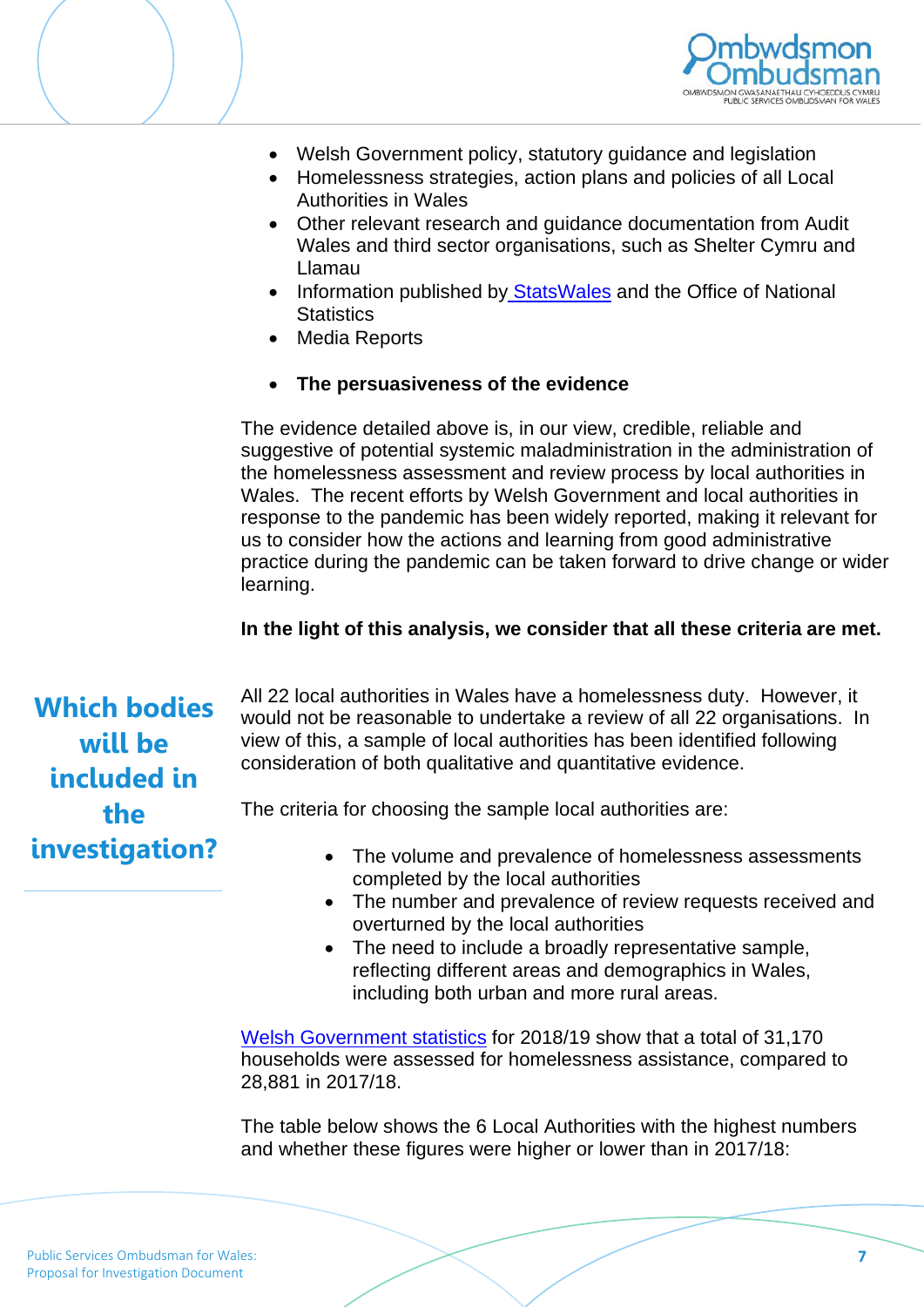

| <b>Local Authority</b> | <b>No. of Households</b><br><b>Assessed 2018/19</b> | <b>No. of Households</b><br><b>Assessed 2017/18</b> |
|------------------------|-----------------------------------------------------|-----------------------------------------------------|
| Cardiff                | 5631 ↑                                              | 4674                                                |
| Swansea                | 2595 ↓                                              | 2643                                                |
| <b>NPT</b>             | 2181 ↑                                              | 1704                                                |
| Caerphilly             | 2085↑                                               | 1971                                                |
| Carmarthenshire        | 2070 ↑                                              | 1746                                                |
| <b>Newport</b>         | 2010                                                | 2142                                                |

Source: StatsWales

To allow meaningful analysis that takes account of population differences, it is helpful to consider assessments per 1000 residents. From the Welsh [Government statistics for 2017/18,](https://gov.wales/sites/default/files/statistics-and-research/2019-07/homelessness-april-2018-march-2019-993.pdf) average homelessness assistance in Wales can be calculated at 9.25 households per 1000 residents. Freedom of Information data received by Shelter Cymru and included in their report ['Implementing the Housing \(Wales\) Act 2014: the role of homelessness](https://sheltercymru.org.uk/wp-content/uploads/2020/06/Homelessness-Reviews-Litigation-Report-FINAL.pdf)  [reviews and litigation'](https://sheltercymru.org.uk/wp-content/uploads/2020/06/Homelessness-Reviews-Litigation-Report-FINAL.pdf) showing the number of homelessness assessments completed (by those local authorities who responded<sup>3</sup>) in 2017/18 (28,897) is largely consistent with Welsh Government Statistics of (28,881). Using this and population data, the table below shows the number of assessments per 1000 residents for the 6 local authorities with the highest number of assessments:

| <b>Local Authority</b> | No. of assessments | Per 1000 residents |
|------------------------|--------------------|--------------------|
| Cardiff                | 4679               | 12.90              |
| Swansea                | 2643               | 10.77              |
| <b>Newport</b>         | 2147               | 14.17              |
| Caerphilly             | 1971               | 10.90              |
| <b>RCT</b>             | 1869               | 7.82               |
| Carmarthenshire        | 1746               | 9.36               |

Source: Shelter Cymru

The data received by Shelter Cymru also shows that, in 2017/18, a total of 406 review requests, from those who disagreed with the assessment, were made in Wales. This gives a Welsh average of 1.4% of assessments generating a request for a review. The table below shows the actual number of review requests received by the 6 local authorities with the highest number:

| <b>Local Authority</b> | No. of review requests | % of assessments<br>leading to a review |
|------------------------|------------------------|-----------------------------------------|
| Cardiff                | 185                    |                                         |
| Wrexham                | 50                     | 4.2                                     |
| Flintshire             | 49                     | 3.9                                     |
| <b>Bridgend</b>        | 26                     | 2.1                                     |
| Newport                | 16                     | 0.7                                     |
| Gwynedd                | 13                     | 2.3                                     |

<sup>3</sup> Carmarthenshire County Council, Rhondda Cynon Taf Council, and Isle of Anglesey Council did not provide details.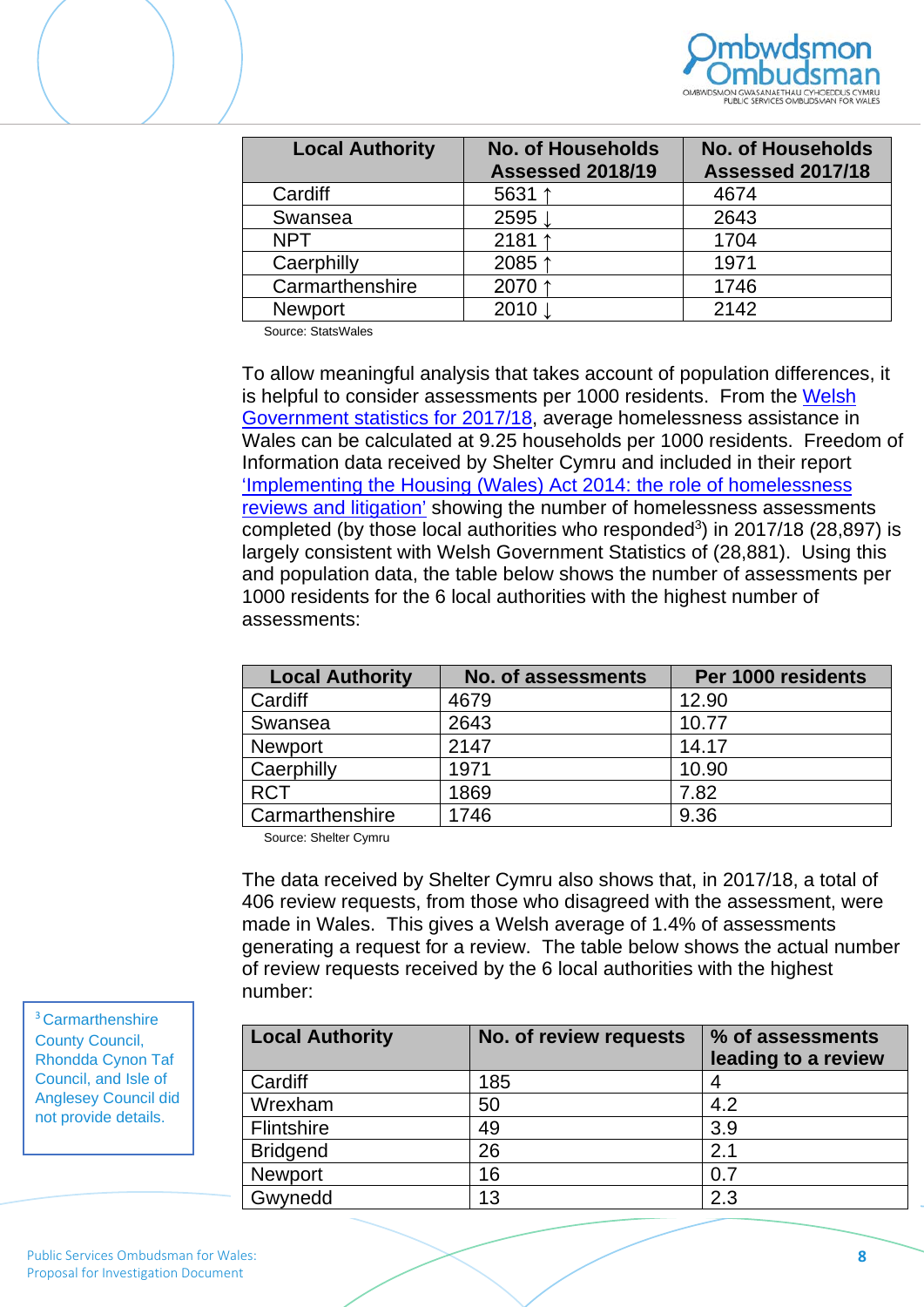

The data received by Shelter Cymru shows that 155 assessment decisions (out of the 406 review requests) were overturned on review by the local authorities who responded. $3\,$  This means that, in Wales, an average of 38% of assessment decisions that are subject to review are overturned. This high overturn rate raises concerns about the effectiveness and appropriateness of assessment decisions. The table below shows the 6 local authorities with the highest numbers of review received and the prevalence of overturned decisions for each:

| Local            | <b>Reviews</b> | $\frac{0}{0}$ |
|------------------|----------------|---------------|
| <b>Authority</b> | (No.)          | overturned    |
| Cardiff          | 93             | 50            |
| Flintshire       | 18             | 36.73         |
| <b>Bridgend</b>  | 9              | 34.62         |
| Wrexham          |                | 14            |
| <b>NPT</b>       | 6              | 75            |
| Gwynedd          | 6              | 46.15         |

To gain a representative view and an understanding of practices being followed by local authorities in Wales, the sample local authorities should represent the north, south and west Wales regions. It should also consider the practices followed in local authorities with contrasting demographics - a city, a town and a rural community. One of the objectives of the investigation is to identify good practice. It was therefore considered that the investigation should include a local authority with fewer assessment decisions overturned on review, with the intention of establishing whether this is the result of good practice and if so how that might be shared.

Consideration was also given to the prevalence of 'rough sleeping' in Wales and the local authorities with the highest number of these being Cardiff, Wrexham, Newport and Swansea.4

Additionally, factors such as the prevalence of the Welsh language and socio-economic issues in each local authority were taken into account. Qualitative information in the form of media reports and personal/reported experiences and, including those referring to the impact of COVID-19 on the homelessness landscape, were also considered.

Consequently, the three local authorities I propose to include in this investigation are:

#### • **Cardiff Council**

Cardiff is Wales' largest city, and the Council has been identified as dealing the highest number of assessments consistently from 2017-2019. In 2017/18 it also received the highest number of review requests, significantly in excess of the Welsh average.

<sup>4</sup> Ministerial Action Group Report; Preventing Rough Sleeping in Wales and reducing it in the short term (October 2019)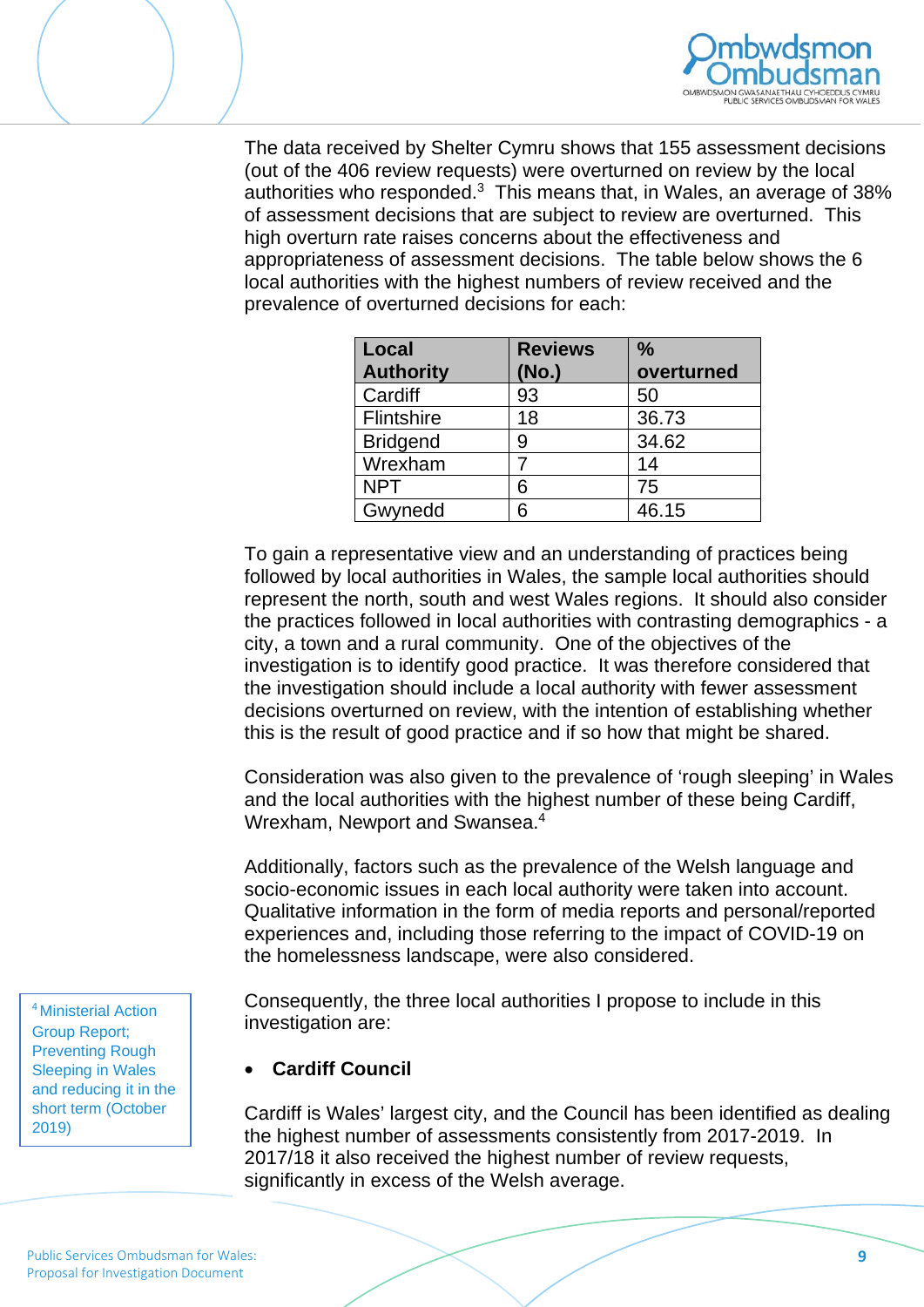



Whilst it is expected that an authority with the highest number of assessments may also have the highest number of review requests, it is concerning that in 2017/18 50% of reviews resulted in the assessment decision being overturned. This is significantly higher than the Welsh average. The information provided in response to the Freedom of Information request suggests that a similar percentage of review requests have resulted in overturned decisions every year since the introduction of the HWA.

It is appreciated that high numbers of review requests do not in themselves demonstrate maladministration or service failure. They could be indicative of good communication around review rights or a greater availability of advocacy services, to enable people to challenge decisions, in Cardiff. However, it could equally be an indication of dissatisfaction with the assessment decision or the process followed. Further, the fact that the proportion of reviews overturning assessment decisions has been consistent in recent years is also significant, giving rise to concerns that the learning from these cases may not be used to drive service improvement. Further examination will help understand the reasons and to establish whether learning from overturned decisions is being effectively communicated within the authority.

Cardiff also has the highest number of 'rough sleepers'. Cardiff is an urban area in the south of Wales where just under a quarter of the population speak Welsh (23%). The rapid response by Cardiff during the COVID-19 pandemic in arranging temporary accommodation and support to minimise the number of people sleeping on the streets has been widely reported on. Consideration of this positive action is required to ascertain opportunities for further and wider systemic learning.

In the light of this information and the published criteria, it is proposed that Cardiff is one of the local authorities included in the investigation.

#### • **Wrexham County Council**

Welsh Government statistics do not identify Wrexham as being one of the local authorities with the highest number of homelessness assessments and its numbers appear to have decreased from 2017/18 – 2018/19. It also fell slightly below the Welsh average for homelessness assessments at 8.81 per 1000 residents in 2017/18. However, the number and prevalence of review requests received during that year places Wrexham as being the highest local authority in this regard in Wales at 3 times the Welsh average. The overturn rate, at 14%, is significantly below the Welsh average and this warrants further consideration of the structure, process, practices and approaches adopted within this authority to understand the reasons for this.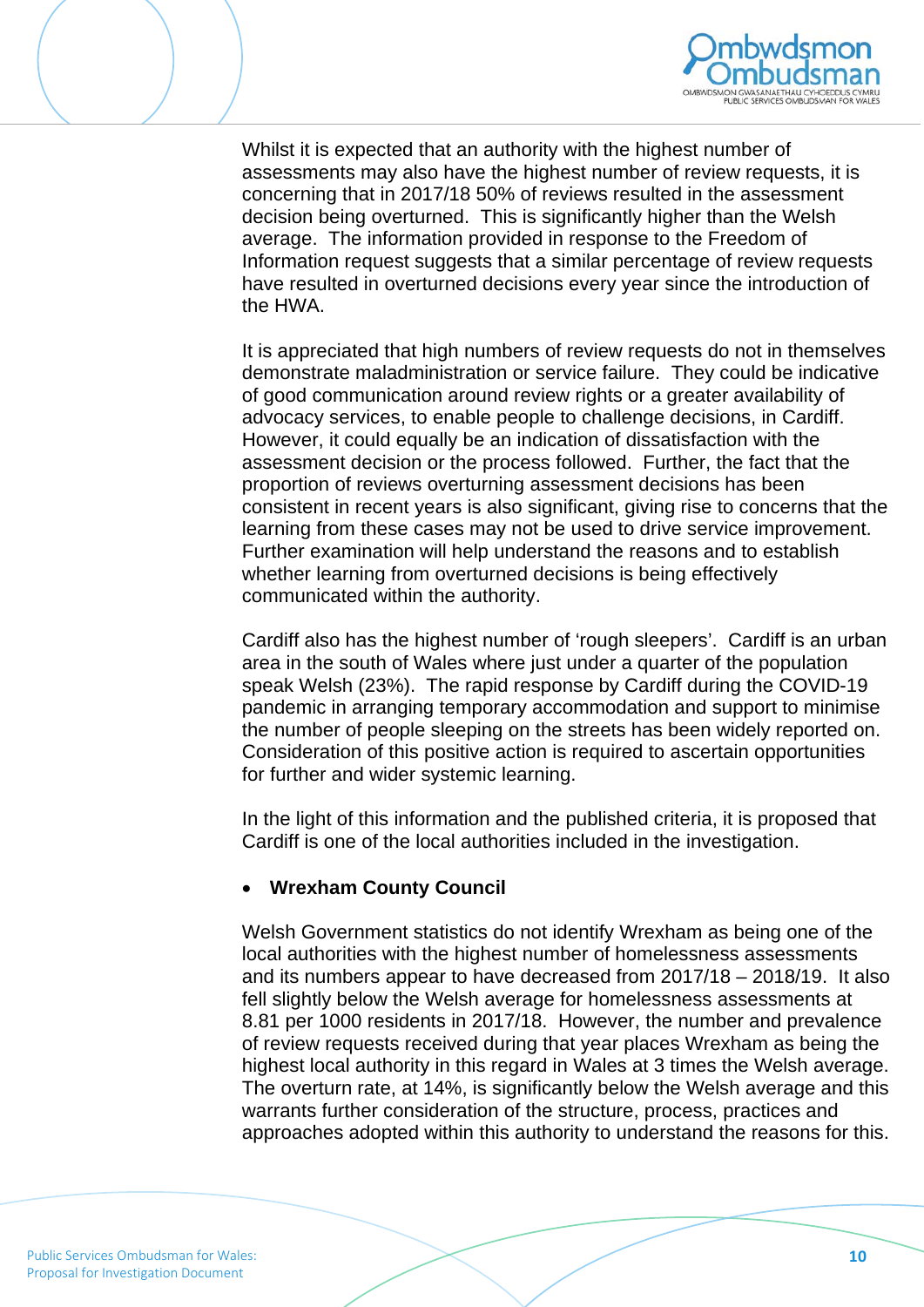



Whilst, it is possible that there may be some adverse reasons for the low number of overturned decisions, it is equally possible that examination in this manner will provide an opportunity to identify examples of good practice associated with the assessment and review process and with the application of the legislation/guidance more generally which could benefit other local authorities in Wales.

Wrexham has however been identified as one of the local authorities in Wales with the highest number of 'rough sleepers' - the highest in the north. It is large town where just over a quarter of the population speak Welsh (28%).

For these reasons, and taking account of the published criteria, it is proposed that Wrexham is one of the local authorities included in the investigation.

## • **Carmarthenshire County Council**

Although Carmarthenshire County Council did not provide information on reviews, it is noted that Welsh Government statistics indicate that the Council is dealing with a large number of assessments and that these increased significantly from 2017/18 – 2018/19 (up almost 19%). The absence of available information on the number and outcomes of reviews is, in itself, concerning and raises questions about effective data recording. It may also suggest issues around communication, access to this statutory process and the administration of the process.

Carmarthenshire is largely a rural authority situated in west Wales. More than half of its population are Welsh speakers (59%). The nature and extent of support provided by Carmarthenshire Council in response to the COVID-19 pandemic has been reported in the media, showing that it has supported more than 280 homeless people. Again, consideration of such positive action will help ascertain opportunities for further and wider systemic learning.

In the light of the information above and the published criteria, it is proposed that Carmarthenshire is one of the local authorities included in the investigation.